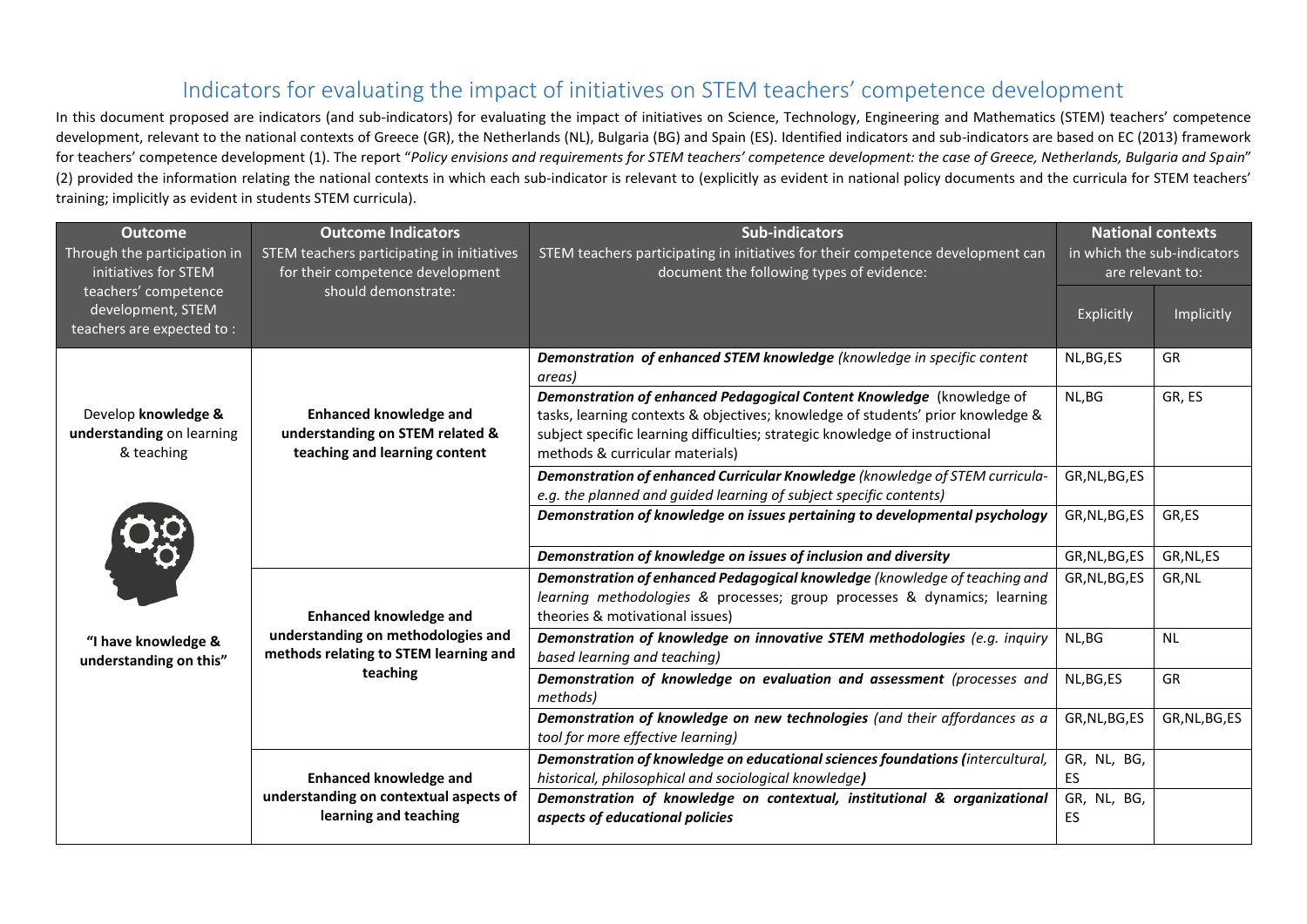| <b>Outcome</b><br>Through the participation in<br>initiatives for STEM | <b>Outcome Indicators</b><br>STEM teachers participating in initiatives<br>for their competence development | <b>Sub-indicators</b><br>STEM teachers participating in initiatives for their competence development can<br>document the following types of evidence: | <b>National contexts</b><br>in which the sub-indicators<br>are relevant to: |            |
|------------------------------------------------------------------------|-------------------------------------------------------------------------------------------------------------|-------------------------------------------------------------------------------------------------------------------------------------------------------|-----------------------------------------------------------------------------|------------|
| teachers' competence<br>development, STEM<br>teachers are expected to: | should demonstrate:                                                                                         |                                                                                                                                                       | Explicitly                                                                  | Implicitly |
| Develop skills for learning<br>& teaching<br>XX<br>"I can do this"     | Enhanced learning skills -relating to the<br>promotion of teachers' own learning                            | Demonstration of ability to using, develop and create research knowledge to<br>inform practices                                                       | GR, NL, BG, ES                                                              | NL,ES      |
|                                                                        |                                                                                                             | Demonstration of reflective & metacognitive skills during owns learning                                                                               | GR, BG, ES                                                                  | <b>NL</b>  |
|                                                                        |                                                                                                             | Demonstration of interpersonal skills for learning individually and in<br>professional communities                                                    | GR, BG, ES                                                                  | NL         |
|                                                                        |                                                                                                             | Demonstration of ability to plan, manage and coordinate teaching                                                                                      | GR, NL, BG, ES                                                              | GR, NL, BG |
|                                                                        | Enhanced teaching skills -relating<br>to the promotion of                                                   | Demonstration of ability to use teaching materials and technologies                                                                                   | GR, NL, BG, ES                                                              | GR, NL, BG |
|                                                                        | students' learning                                                                                          | Demonstration of mastery in managing students and groups                                                                                              | NL, BG, ES                                                                  | GR, NL, BG |
|                                                                        |                                                                                                             | Demonstration of ability to monitor, adapt and assess teaching/learning<br>objectives and processes                                                   | GR, NL, BG, ES                                                              | NL         |
|                                                                        |                                                                                                             | Demonstration of collecting, analysing, interpreting evidence and data skills for<br>professional decisions and teaching/learning improvement         | NL, BG                                                                      | GR, NL, ES |
|                                                                        |                                                                                                             | Demonstration of collaboration skills (with colleagues, parents and social<br>services)                                                               | NL, BG                                                                      |            |
|                                                                        | Enhanced professional skills- relating to<br>teachers' role as part of educational<br>communities           | Demonstration of negotiation skills (social and political interactions with<br>multiple educational stakeholders, actors and contexts)                |                                                                             |            |
|                                                                        |                                                                                                             | Demonstration of ability to adapt to educational contexts                                                                                             | BG                                                                          | NL,ES      |
|                                                                        |                                                                                                             | Demonstration of Life and Career skills (Flexibility and adaptability; Initiative and<br>self-direction; Productivity; Leadership and responsibility) |                                                                             | <b>BG</b>  |